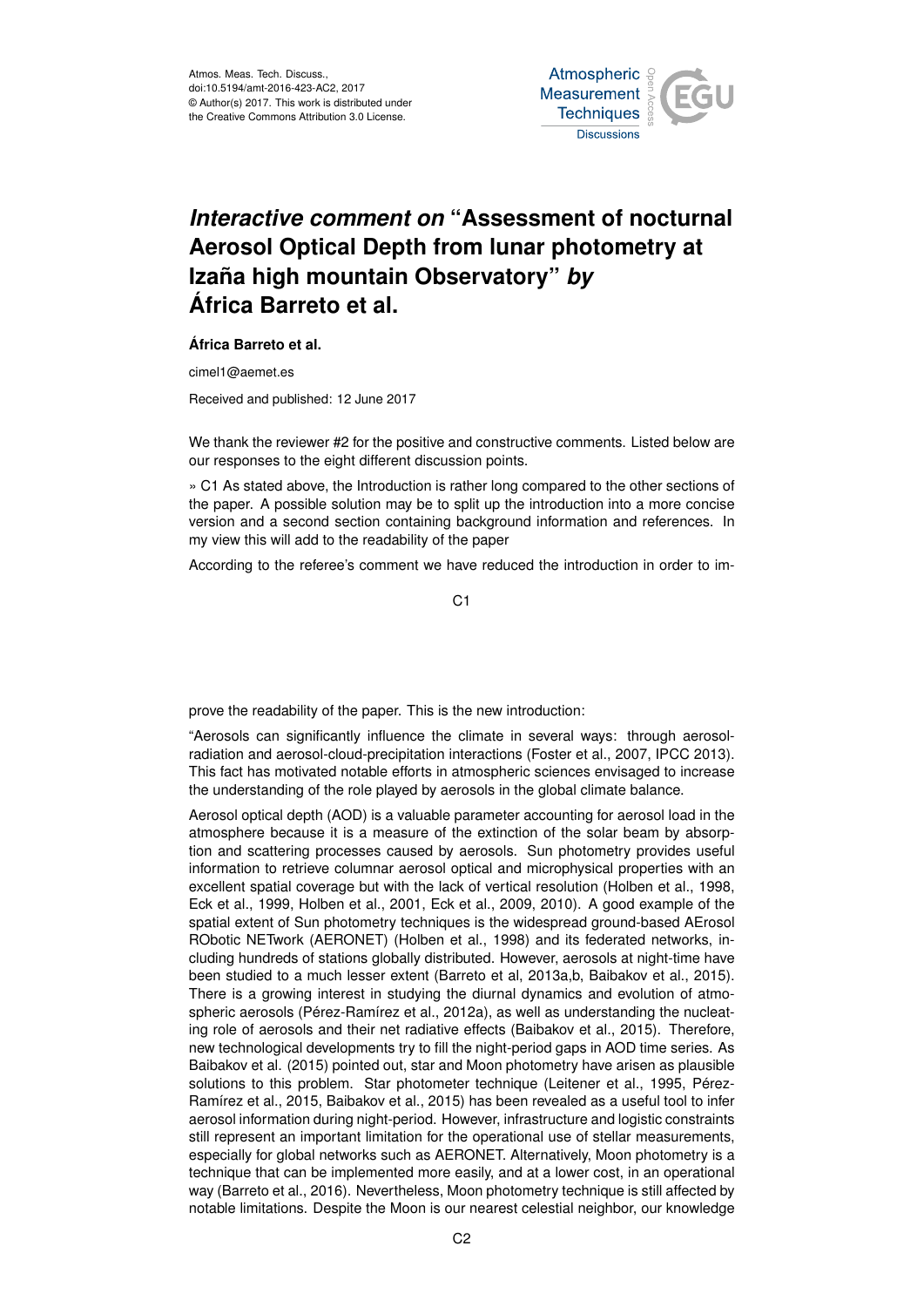about its spectral irradiance is far from being as precise as the spectra from the Sun or bright stars like Vega (Cramer et al., 2013). The main important obstacle in Moon photometry is the fact that the Moon is a variable reflector of sunlight and, as a result, it is a highly variable source of visible light (Miller et al, 2012).

Pioneering works in lunar photometry were developed by Esposito et al. (1998), Berkoff et al. (2011) and Barreto et al. (2013a,b). Recently, Barreto et al. (2016) presented the new photometer CE318-T which combines the features of the extensively used by the Cimel Sun photometer, standard model in AERONET network, with the lunar photometer prototype previously presented in (Barreto et al, 2013a,b). The higher precision of this new instrument compared to the previous versions of Sun and Moon photometers and its ability to monitor atmospheric aerosols in a diurnal cycle, have made it a suitable instrument to replace the CE318-AERONET reference instrument.

As many authors have stated (Berkoff et al., 2011, Barreto et al, 2013a,b, Barreto et al., 2016), a precise Moon irradiance model is mandatory in Moon photometry to take the continuous change of Moon's brightness over the cycle into account. In this respect, RObotic Lunar Observatory (ROLO) model, developed by Kieffer and Stone (2005), is the most careful radiometric study on the Moon's brightness to date (Cramer et al., 2013). The ROLO model has recently emerged as a unique tool for Moon photometry (Berkoff et al., 2011, Barreto et al, 2013a,b, Barreto et al., 2016), and is an essential part of the calibration process. Although this model provides precise information about the change of Moon's irradiance with the phase angle (g) and lunar librations, small systematic effects have been found in this model. Lacherade et al. (2013) and Viticchié et al. (2013) found a small phase angle dependence of the ROLO calibration using the Pleiades Orbital Lunar Observations (POLO) and Meteosat Second Generation (MSG) Spinning Enhanced Visible and Infrared Imager (SEVIRI) solar bands. Cramer et al. (2013) developed a novel apparatus to accurately measure the lunar spectral irradiance with the aim of estimating these systematic effects in the ROLO model. Barreto et al. (2016) used the CE318-T and the ROLO model to retrieve AOD at day and night-time

C3

in Izaña, a high altitude observatory located at Tenerife (The Canary Islands, Spain). These authors observed an important dependence of the AOD uncertainty with phase angle and also a faint nocturnal cycle in AOD, indicating a possible dependence of AOD uncertainty on the Moon's zenith  $(\theta)$  and phase angles. As these authors stated, the reason for these discrepancies remain unclear, although it is likely to be due to a sum of causes, such as inaccurate instrument calibration, possible systematic errors in the ROLO model, and uncertainties in night-time AOD calculation.

This work is based on all of the previous results to improve the AOD retrieval at nighttime by selecting a set of clean and stable night-time conditions at Izaña in which daytime AOD data could be considered a good proxy for nocturnal AOD. Clean and stable conditions of days used in this study have been ensured using AERONET daytime data at the station and Micropulse lidar version 3 (MPL-3) atmospheric vertical profiles extracted from a nearby coastal station. The main aim of this study is to identify the errors sources, thereby trying to fix experimentally some of the problems currently affecting Moon photometry.

Section 2 describes the experiment site, instruments and methods used in this study. A description of the methodology developed to improve nocturnal AOD measurements and the corresponding validation performed at Izaña, as well as in other complementary stations, is presented in section 3. Finally conclusions are shown in section 4."

» C2 - In Sections 2 and 3 the two methods for calibration are mentioned; the "common Langley technique" and the "Lunar-Langley technique". Although well-informed readers are familiar with the two techniques I suggest to spend a few more words on the techniques and its limitations, in particular the "every-night requirement" for the common technique (including an explanation).

Information about the common Langley and the Lunar Langley as well as their limitations has been included in the text as follows: Pag. 5, line 24: " $\ldots AOD_V 2.html$ . The calibration  $\kappa_{\lambda}$  is calculated by means the Lunar-Langley method developed by Barreto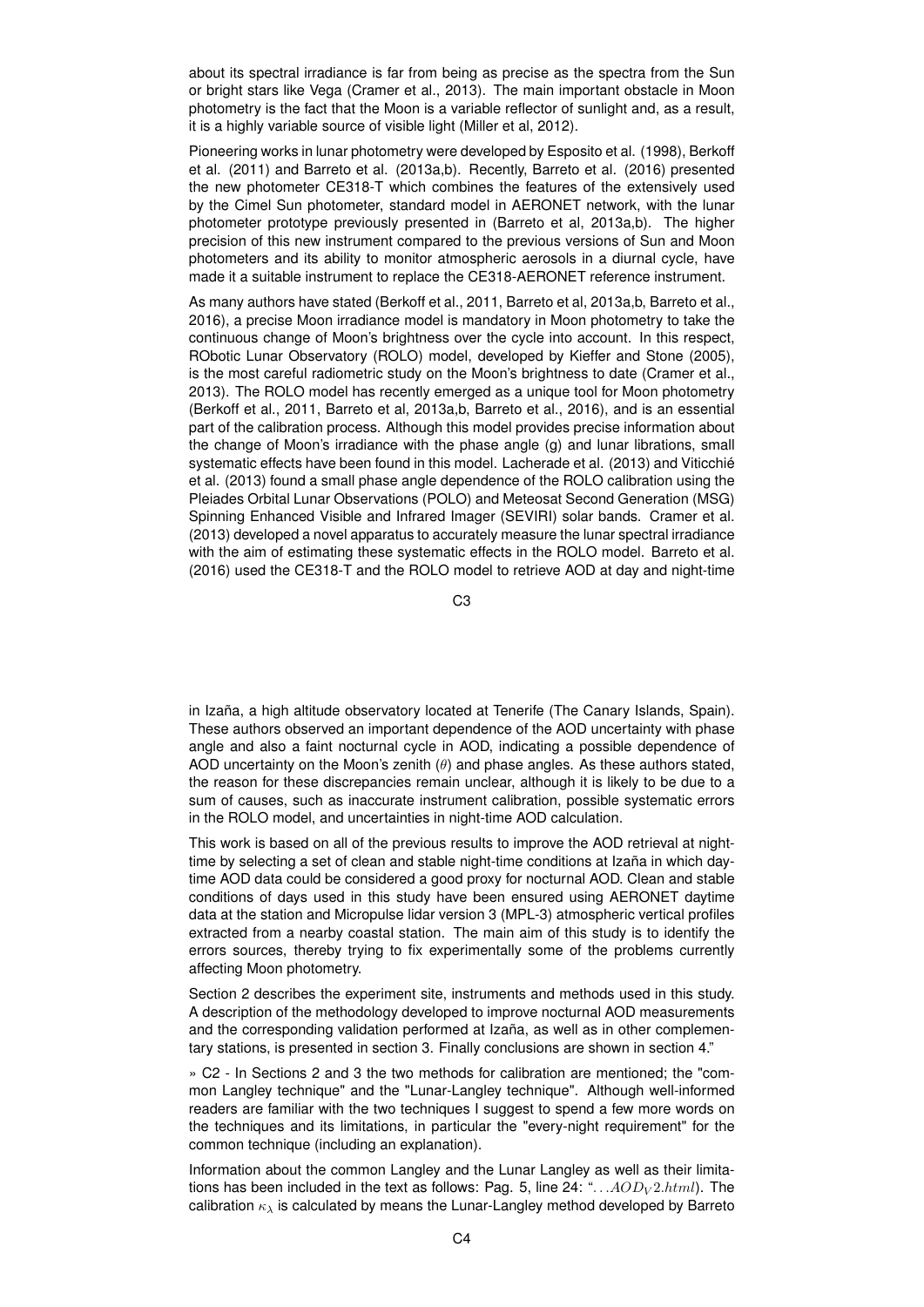et al. (2013a). The main equations involved in this method are the Eq. 2, derived from the Beer-Lambert-Bouguer Law (the basis of the Langley calibration technique described by many authors in sunphotometry -Shaw, 1976, 1983, Holben, 1998; among others-) and the Eq. 3 (the basis of the Lunar-Langley calibration technique), which defines the calibration constant as the ratio of  $V_0$  to  $I_0$ .

$$
ln(V_{\lambda}) = ln(V_{0,\lambda}) - m(\theta) \cdot \tau_{\lambda}
$$
 (2)

 $V_{0,\lambda} = I_{0,\lambda} \cdot \kappa_{\lambda}$  (3)"

Pag. 6, line 11: "Nocturnal measurements were performed by means of a master CE318-T installed at Izaña station. This instrument has been calibrated following the Lunar-Langley calibration method (Barreto et al., 2013a) previously described. This is a new absolute calibration technique, specifically developed for lunar photometry, which avoids the determination of one different calibration coefficient every night required by the common Langley technique (Shaw, 1976, 1983). It is important to emphasize the moon's illumination variation inherent to the lunar cycle, which means the V0 and I0 terms in Eq. 3 are continuously changing, even during the ∼ 2 hour observation time period required to perform the Langley calibration. Even if we discard the I0 variation during the Langley period, the extraterrestrial voltages  $V_0$  should be determined every day, which is not plausible considering the restrictive requirements in terms of atmospheric stability and cloudiness of this calibration technique. In spite the simplicity of the Lunar-Langley technique, its accuracy relies on the uncertainty involved in the ROLO model."

» C3 Section 3.1: it is stated that stable AOD conditions are selected using ancillary vertical information from an MPL-3 lidar. Although Fig. 1 is useful I suggest to give some more information on what exactly is meant by "stable" and how stable periods are selected (is there a quantitative criterion?). The interpolation method to get nighttime AOD from daytime values is a crucial aspect in the paper, so the background of how to select stable data deserves more attention/explanation.

C5

We have verified the stable AOD conditions with MPL-3 lidar aerosol backscattering information, and using an AOD stability criterion in the 1-h average AERONET AOD of two consecutive days at 870 nm. Doing so, the night is considered stable if the average of the AOD difference between two consecutive days is about 0.005. This information will be included in the final manuscript.

» C4 An interesting and good aspect of the work is that the AOD correction has been applied to three other stations in different aerosol climates. The question that arises is: is the correction (the coefficients presented in Table 1 fully instrument-independent? Since the correction is wavelength-dependent, the assumption that the parameterization can be applied to other instruments seems to rely on comparable spectral characteristics (in particular the filters) of the reference instrument and the instruments to which the correction is applied. I suggest the authors spend a few words on explaining why the correction can safely (?) be applied to the Carpentras, Dakar and Lille instruments, and on the possible introduction of extra uncertainty.

Our results showed that the correction can be applied to any other instrument and location. However, we will include in the text the following information: Pag. 11, line 3: "This evaluation analysis in different stations seems to corroborate the applicability of this correction procedure to other instruments and sites. However, it is fair to admit this correction has been performed by means of an unique instrument, with certain optical interference filters. The difference in the filter responses as well as the degradation of optical filters with time are the limiting factors. They could add an extra uncertainty depending on the different band responses between instruments. Further studies will be focused on the estimation of this extra uncertainty."

» C5 The title of Section 3.5 is not entirely correct since the method is not really validated. The authors have applied their correction method to AOD retrievals at the three sites but a real validation has not been performed. I suggest changing the title into something more appropriate ("Impact of correction. . ." or something equivalent).